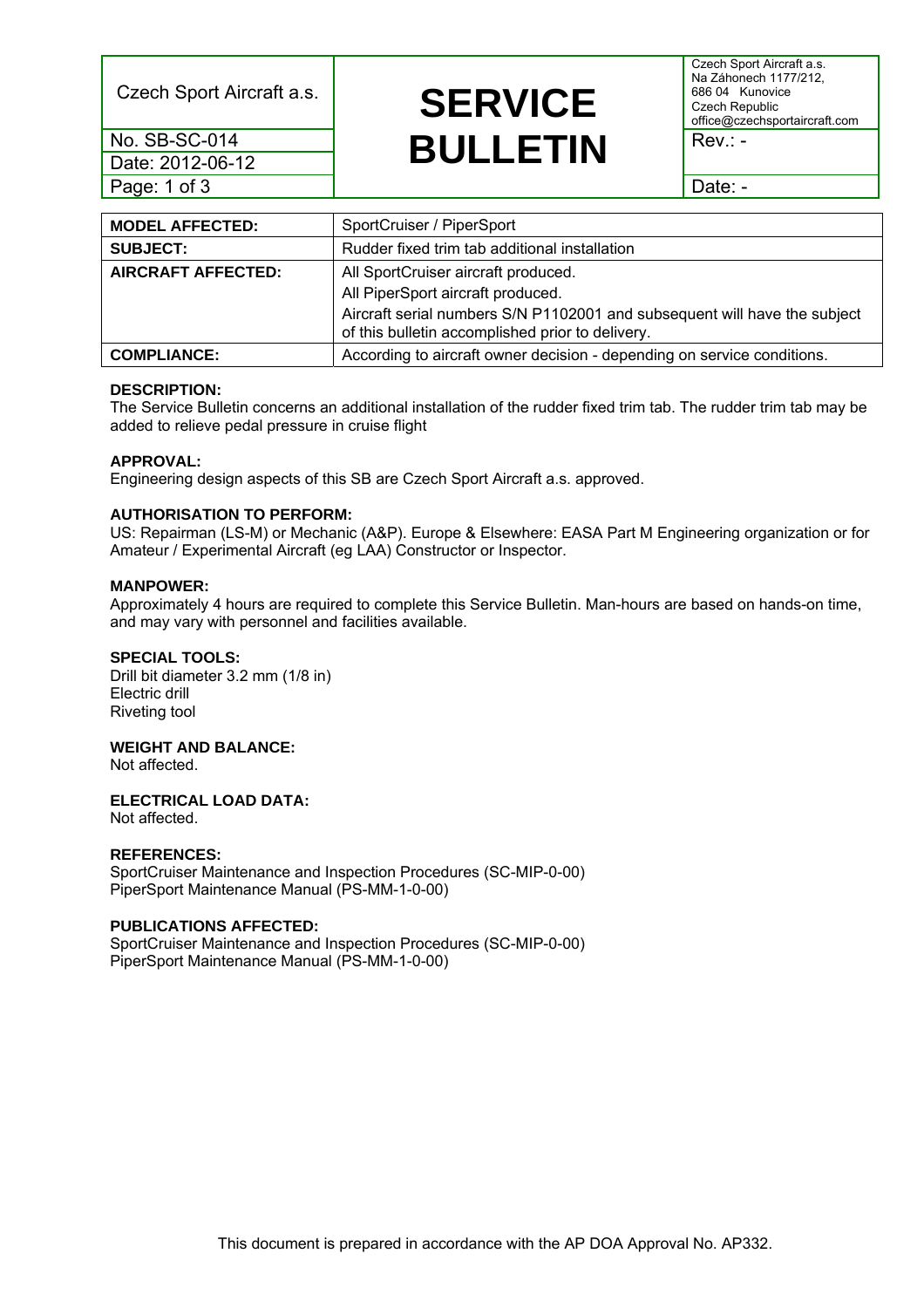Czech Sport Aircraft a.s.

**SERVICE BULLETIN** 

Czech Sport Aircraft a.s. Na Záhonech 1177/212, 686 04 Kunovice Czech Republic office@czechsportaircraft.com

Rev.: -

Date: -

**CONSUMABLE MATERIAL:** 

No. SB-SC-014 Date: 2012-06-12

Page: 2 of 3

Will be supplied by the aircraft manufacturer.

| Item           | <b>Name</b>                            | <b>Part Number</b> | Nomenclature | Quantity     | <b>Note</b> |  |  |
|----------------|----------------------------------------|--------------------|--------------|--------------|-------------|--|--|
| 1              | Trim tab                               | ST0051N            |              | 1            |             |  |  |
| $\overline{2}$ | Reinforcement                          | ST0052N            |              | $\mathbf{1}$ |             |  |  |
| $\mathfrak{S}$ | Blind rivet AVEX 3.2 x 9.5 Al/St<br>ZH | 16040412           | 3171T018     | 45           | not shown   |  |  |
| $\overline{4}$ | Blind rivet 3.2 x 6 Al/St PH           | 10013206           | 3171T037     | $\mathbf{1}$ | not shown   |  |  |
|                | g<br>$\tilde{q}$<br>$\overline{2}$     |                    |              |              |             |  |  |

#### **APPROVAL:**

This SB was approved by:

| Title                            | Head of the Design | Airworthiness    |  |
|----------------------------------|--------------------|------------------|--|
|                                  | Organisation       | Manager          |  |
| <b>Name</b>                      | Jiří Konečný       | Josef Vlachynský |  |
| <b>Hand written</b><br>signature |                    |                  |  |
|                                  |                    |                  |  |